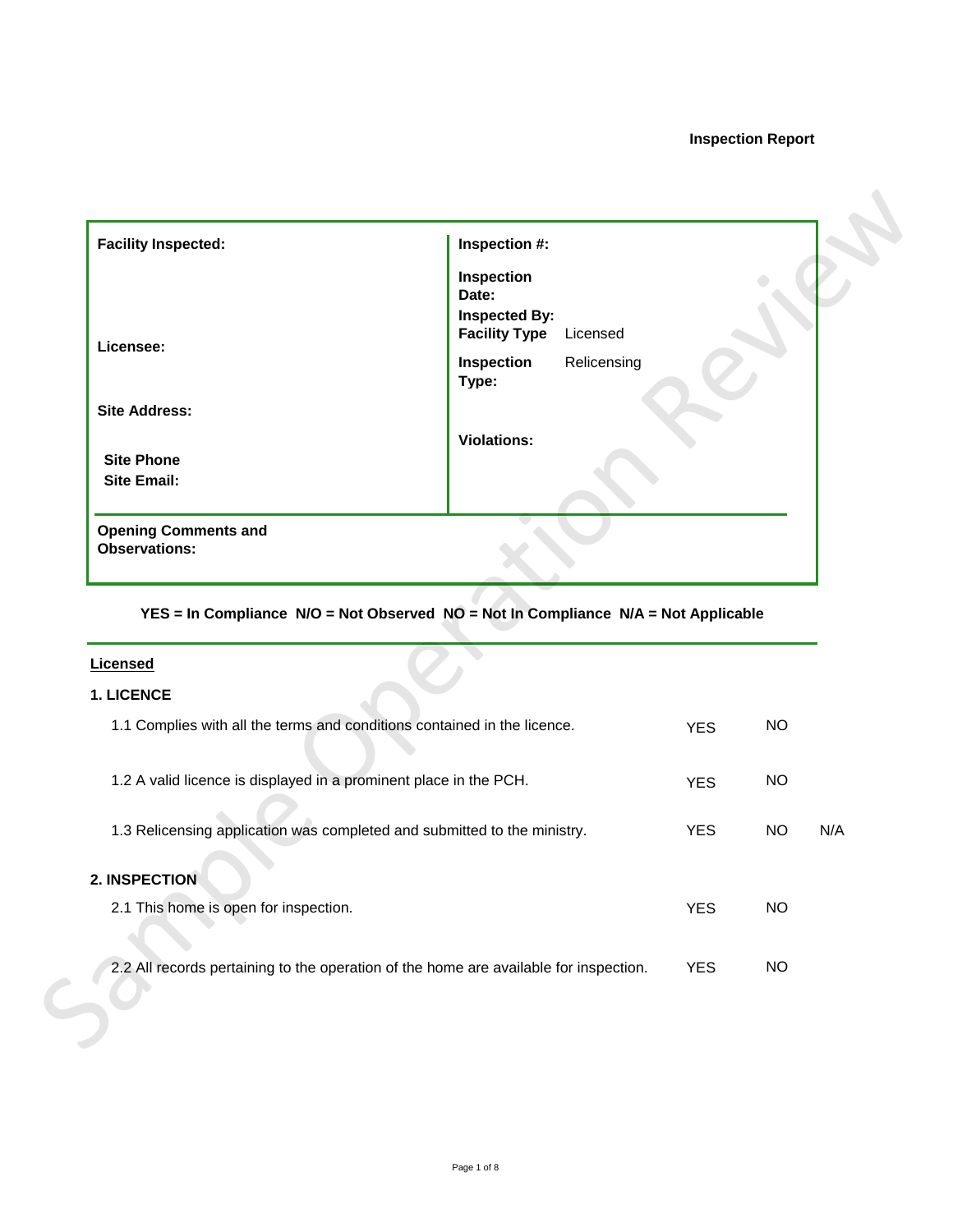# **3. REQUIREMENTS OF LICENSEES**

| 3.1 The licensee or designate provides appropriate oversight regarding managing<br>care and administration of the home.  | <b>YES</b> | <b>NO</b> |     |
|--------------------------------------------------------------------------------------------------------------------------|------------|-----------|-----|
| 3.2 Services (other than Personal Care Home services) have been approved by the<br>Ministry.                             | <b>YES</b> | <b>NO</b> | N/A |
| <b>4. RECORDS RESPECTING RESIDENTS</b>                                                                                   |            |           |     |
| 4.1 Each resident has a separate record.                                                                                 | <b>YES</b> | NΟ        |     |
| 4.2 Care records are accessible to care staff.                                                                           | <b>YES</b> | <b>NO</b> |     |
| 4.3 Each care record is in ink, legible, dated at the time of recording and is signed                                    | <b>YES</b> | <b>NO</b> |     |
| 4.4 Resident information is kept confidential.                                                                           | <b>YES</b> | <b>NO</b> |     |
| 4.5 Resident information is available to the resident, person designated by the<br>resident, or other authorized person. | <b>YES</b> | <b>NO</b> |     |
| 4.6 Licensee can describe what a serious incident is and who to report a serious                                         | <b>YES</b> | <b>NO</b> |     |
| 4.7 Serious incidents within the last year have been reported to the Ministry.                                           | <b>YES</b> | <b>NO</b> | N/A |
|                                                                                                                          |            |           |     |
| Sona                                                                                                                     |            |           |     |
|                                                                                                                          |            |           |     |
|                                                                                                                          |            |           |     |
|                                                                                                                          |            |           |     |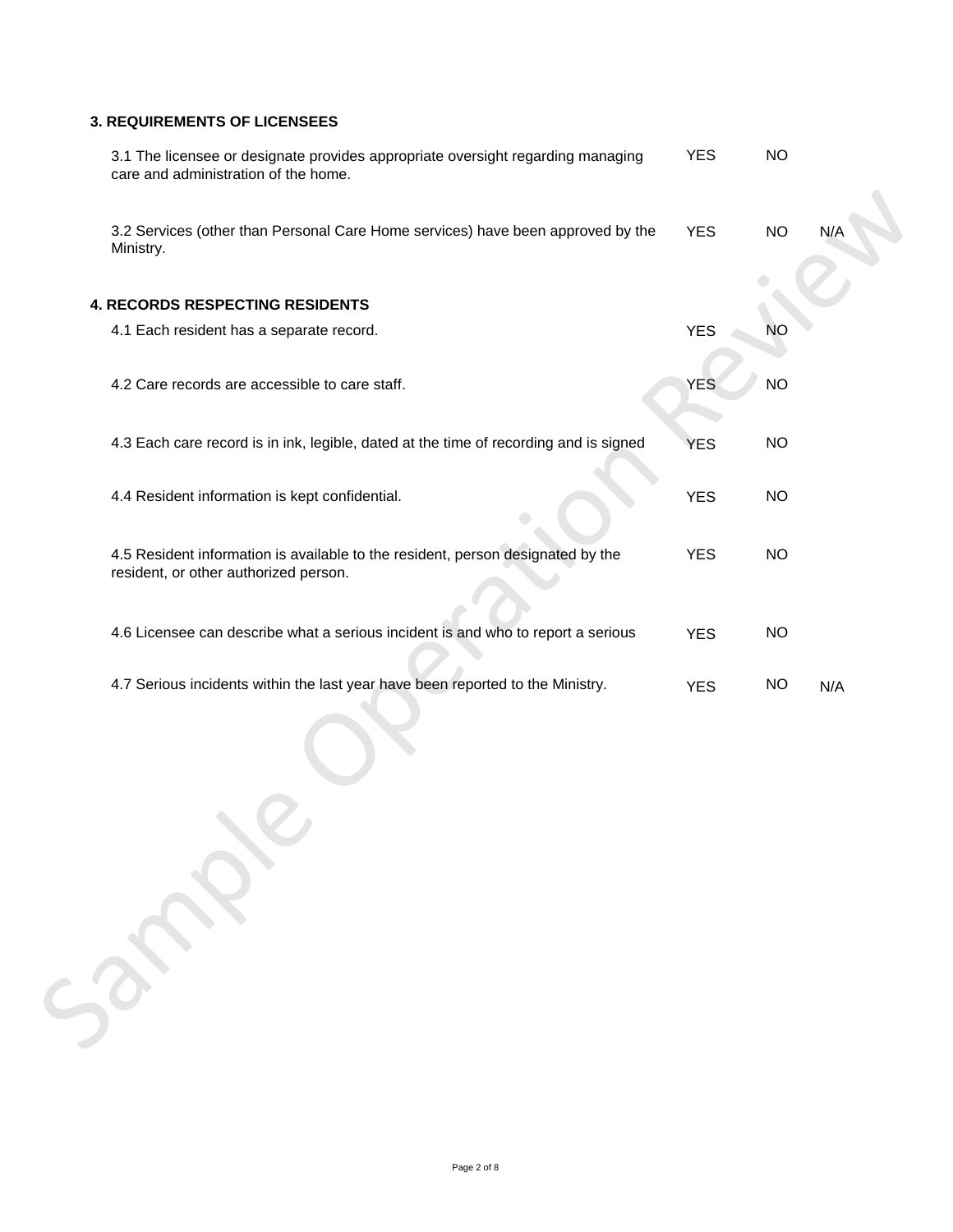# **4.9 ACCURATE RECORD KEEPING**

| 4.9.1 Resident Information Form (Accurate Record Keeping)                                                             | <b>YES</b> | <b>NO</b>   |     |
|-----------------------------------------------------------------------------------------------------------------------|------------|-------------|-----|
| 4.9.2 PCH Admission Form (Accurate Record Keeping)                                                                    | <b>YES</b> | <b>NO</b>   |     |
| 4.9.3 Assessment (Accurate Record Keeping)                                                                            | <b>YES</b> | $\bigwedge$ |     |
| 4.9.4 Resident's Personal Care Plan (Accurate Record Keeping)                                                         | <b>YES</b> | NO          |     |
| 4.9.5 PRN Medication (Accurate Record Keeping)                                                                        | <b>YES</b> | <b>NO</b>   | N/A |
| 4.9.6 Medication Record (MAR) (Accurate Record Keeping)                                                               | <b>YES</b> | <b>NO</b>   | N/A |
| 4.9.7 Teaching for Specialized Care Procedures (Accurate Record Keeping)                                              | <b>YES</b> | <b>NO</b>   | N/A |
| 4.9.8 Medical and Professional Appointment Sheet (Accurate Record Keeping)                                            | <b>YES</b> | <b>NO</b>   |     |
| 4.9.9 Progress Notes (Accurate Record Keeping)                                                                        | <b>YES</b> | <b>NO</b>   |     |
| 4.9.10 Resident Directive/Living Will (if the resident has one) (Accurate Record<br>Keeping)                          | <b>YES</b> | <b>NO</b>   |     |
| 5. ASSESSMENTS & REASSESSMENTS                                                                                        |            |             |     |
| 5.1 Licensee has a process to assess the potential resident's care needs before<br>deciding to admit them to the PCH. | <b>YES</b> | <b>NO</b>   |     |
| 5.2 Assessments are requested within 7 days of resident admission.                                                    | <b>YES</b> | <b>NO</b>   |     |
| 5.3 Reassessments are requested at least once every 2 years and when care needs<br>change.                            | <b>YES</b> | <b>NO</b>   |     |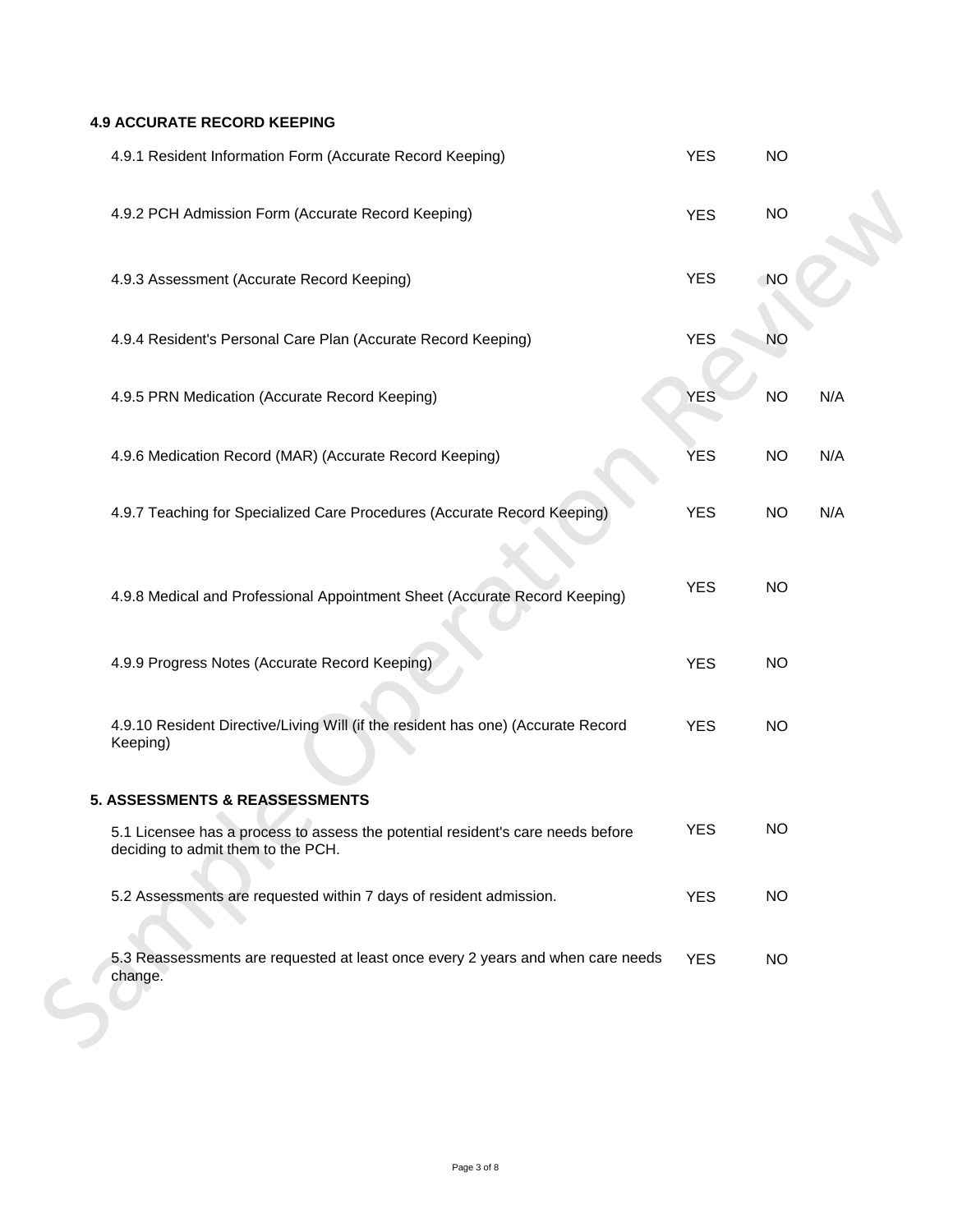#### **6. ADMISSION AND DISCHARGE OF RESIDENTS**

| 6.1 The written admission agreement includes details of care and accommodations.                                                                           | <b>YES</b> | <b>NO</b> |     |
|------------------------------------------------------------------------------------------------------------------------------------------------------------|------------|-----------|-----|
| 6.2 Any security received is \$500 or less and is subtracted from the first month's<br>rent.                                                               | <b>YES</b> | <b>NO</b> | N/A |
| 6.3 An agreement is completed within 7 days of admission.                                                                                                  | <b>YES</b> | <b>NO</b> |     |
| 6.4 The licensee states an original agreement was provided to the resident and<br>supporter (if applicable).                                               | <b>YES</b> | NO        |     |
| 6.5 Required notice is given to terminate an agreement.                                                                                                    | <b>YES</b> | <b>NO</b> |     |
| 6.6 Required notice is given for rent increases.                                                                                                           | <b>YES</b> | <b>NO</b> |     |
| 6.7 Resident fees are reimbursed upon move to Long Term Care.                                                                                              | <b>YES</b> | <b>NO</b> |     |
| 6.8 A discharge form is completed and submitted to the Ministry of Health for all<br>residents discharged from the home.                                   | <b>YES</b> | NO        |     |
| 6.9 All of the resident's belongings are returned to the resident.                                                                                         | <b>YES</b> | <b>NO</b> |     |
| 7. RESIDENT CARE                                                                                                                                           |            |           |     |
| 7.1 Residents with difficult behaviours are cared for in a positive and constructive<br>manner.                                                            | <b>YES</b> | <b>NO</b> | N/A |
| 7.2 Physical restraints are only used to assist the resident in healing or with<br>activities of daily living and in accordance with physician's orders.   | <b>YES</b> | <b>NO</b> | N/A |
|                                                                                                                                                            |            |           |     |
| 7.3 Residents are well groomed and dressed appropriately for time of day.                                                                                  | <b>YES</b> | NO        |     |
| 7.4 Residents are encouraged to be independent in those activities they can                                                                                | <b>YES</b> | <b>NO</b> |     |
| 7.5 Recreational activities provided reflect the resident's interests, provide<br>opportunities to exercise each resident's mental and physical abilities. | <b>YES</b> | <b>NO</b> |     |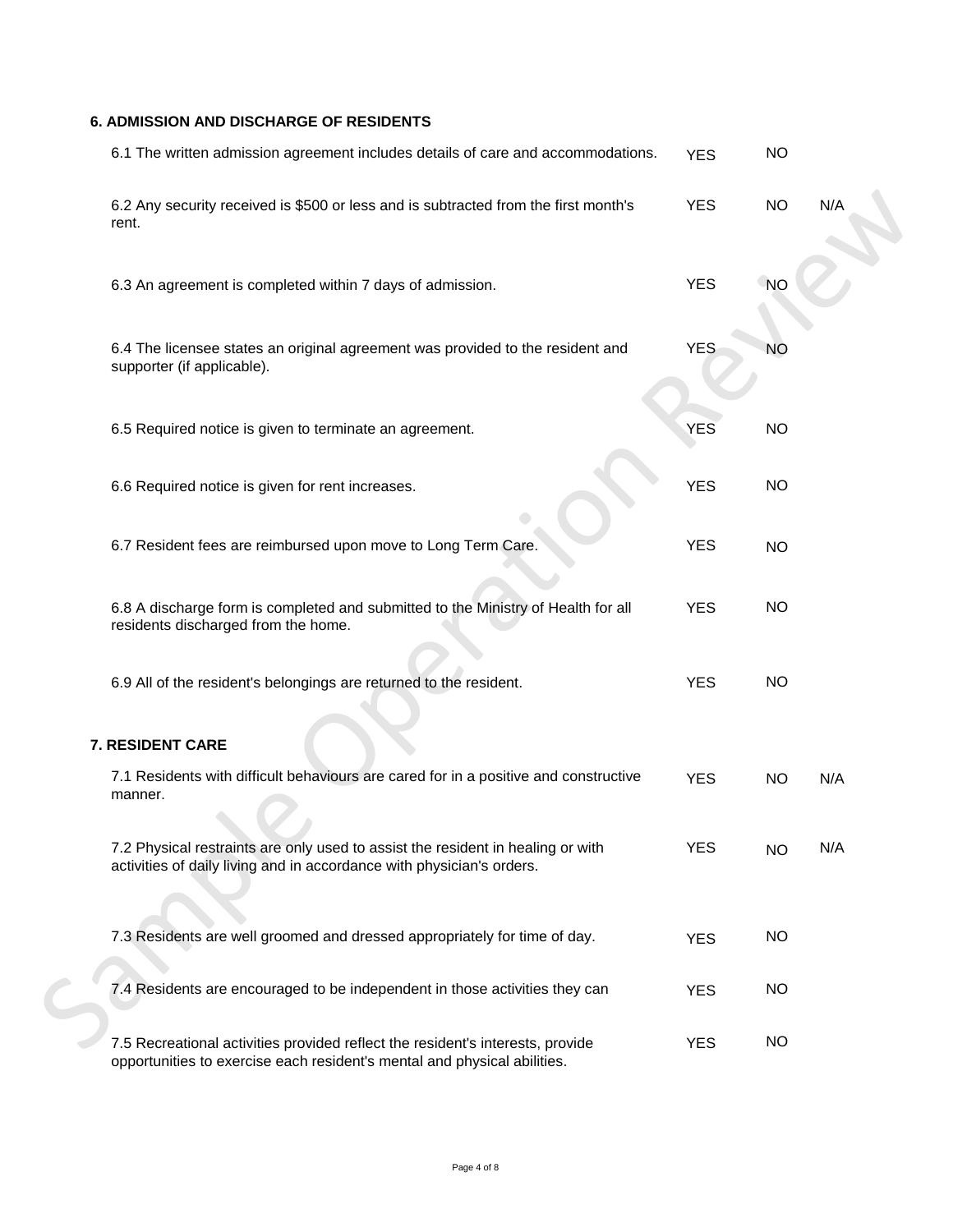# **8. STAFFING COMPONENTS**

| 8.1 A licensee shall ensure that there are sufficient care staff on duy at the home to<br>ensure that each resident's care needs are met at all times.                       | <b>YES</b> | <b>NO</b> |     |
|------------------------------------------------------------------------------------------------------------------------------------------------------------------------------|------------|-----------|-----|
| 8.2 Homes with an authorized capacity of 21 to 30 employ a qualified care aid, or 31<br>or more employ a health care professional, at least 5 days per week to monitor care. | <b>YES</b> | <b>NO</b> | N/A |
| 8.3 An Activity Director or one staff member is given sufficient time to organize and<br>implement activities.                                                               | <b>YES</b> | <b>NO</b> |     |
| 8.4 Licensee states that staff are in good health and are mentally and physically<br>capable of performing their assigned duties.                                            | <b>YES</b> | <b>NO</b> |     |
| 8.5 Sufficient volunteer background screening is in place to ensure that no resident<br>is at risk.                                                                          | <b>YES</b> | <b>NO</b> | N/A |
| 8.6 The licensee has written and implemented a staff orientation plan including fire<br>prevention and safety plans.                                                         | <b>YES</b> | <b>NO</b> | N/A |
| <b>8.7 PERSONNEL FILE</b>                                                                                                                                                    |            |           |     |
| 8.7.1 Criminal Record Check Documents (Appendix A & B)                                                                                                                       | <b>YES</b> | <b>NO</b> | N/A |
| 8.7.2 Conflict of Interest                                                                                                                                                   | <b>YES</b> | <b>NO</b> | N/A |
| 8.7.3 Orientation                                                                                                                                                            | <b>YES</b> | <b>NO</b> | N/A |
| 8.7.4 Privacy Pledge                                                                                                                                                         | <b>YES</b> | NO        | N/A |
| 8.7.5 Medication Assistance Module                                                                                                                                           | <b>YES</b> | <b>NO</b> | N/A |
| 8.7.6 Basic or Standard First Aid                                                                                                                                            | <b>YES</b> | <b>NO</b> | N/A |
| 8.7.7 Food Service Sanitation Course                                                                                                                                         | <b>YES</b> | <b>NO</b> | N/A |
| 8.7.8 Personal Care Worker Course                                                                                                                                            | <b>YES</b> | <b>NO</b> | N/A |
| 8.7.9 Additional Training                                                                                                                                                    | <b>YES</b> | <b>NO</b> | N/A |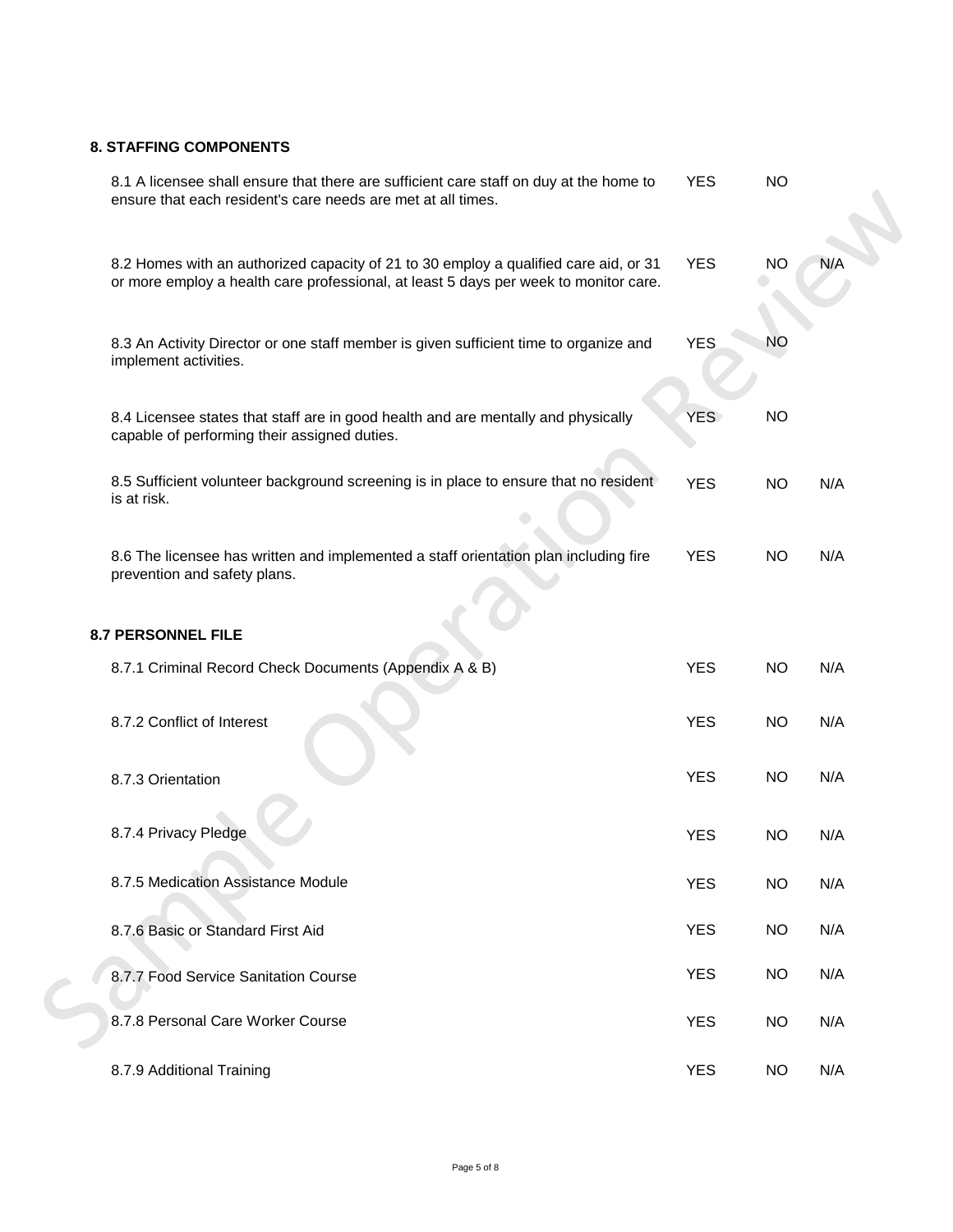# **9. MEDICATIONS**

| 9.1 All medications are kept in a secure location.                                                                                                                                                                                          | <b>YES</b> | <b>NO</b> |     |
|---------------------------------------------------------------------------------------------------------------------------------------------------------------------------------------------------------------------------------------------|------------|-----------|-----|
| 9.2 All expired or unused medications are returned to the pharmacy.                                                                                                                                                                         | <b>YES</b> | <b>NO</b> |     |
| 9.3 Residents who are deemed capable of self-administering their own medications<br>and want to are encouraged to do so.                                                                                                                    | <b>YES</b> | <b>NO</b> |     |
| 9.4 All medications are administered according to the physician's written orders.                                                                                                                                                           | <b>YES</b> | <b>NO</b> | N/A |
| 9.5 Medications are administered according to the 6 R's (Right Resident, Right<br>Time, Right Route, Right Medication, Right Amount, and Right Documentation).                                                                              | <b>YES</b> | <b>NO</b> | N/A |
| 9.6 All medications are retained in their original packaging                                                                                                                                                                                | <b>YES</b> | <b>NO</b> |     |
| 9.7 Physician's verbal orders are documented on the resident file and confirmed in<br>writing as soon as possible.                                                                                                                          | <b>YES</b> | NO        | N/A |
| 9.8 All medication errors are reported to the physician and pharmacist, documented<br>in the resident's record, and reported to the Ministry.                                                                                               | <b>YES</b> | NO        | N/A |
| <b>10. FOOD PREPARATION</b>                                                                                                                                                                                                                 |            |           |     |
| 10.1 Food is stored, prepared, cooked, and served to prevent or minimize risk of<br>illness, poisoning, or injury to residents.                                                                                                             | <b>YES</b> | NO        |     |
| 10.2 All food records are kept for one year. Records indicate how residents' special<br>dietary needs are being met. A 3 week (or more) cycle menu plan is followed, or<br>food journal entries are in accordance to the Canada Food Guide. | <b>YES</b> | NO        |     |
| 11. RIGHTS AND PRIVILEGES OF RESIDENTS                                                                                                                                                                                                      |            |           |     |
| 11.1 Rights and Privileges of Residents are posted and respected.                                                                                                                                                                           | <b>YES</b> | <b>NO</b> |     |
| 11.2 Communications with residents and their supporters occurs two times per year.                                                                                                                                                          | <b>YES</b> | <b>NO</b> | N/A |
| 11.3 The rules of the personal care home are posted.                                                                                                                                                                                        | <b>YES</b> | <b>NO</b> | N/A |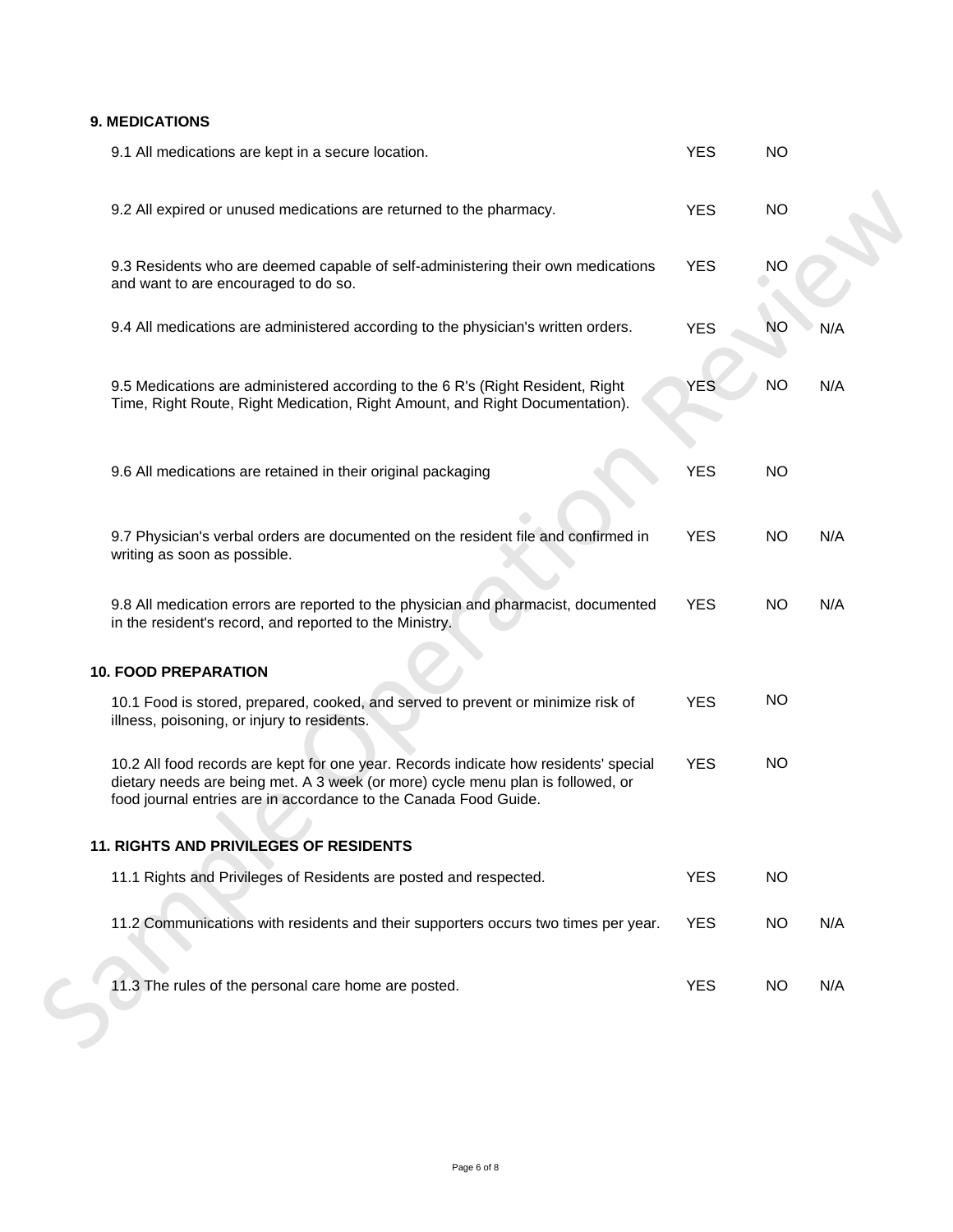# **12. OCCUPANCY REQUIREMENTS**

| 12.1 All exits provide a continuous path of travel that allows an escape for persons<br>from the building.                                                             | <b>YES</b> | <b>NO</b> |     |
|------------------------------------------------------------------------------------------------------------------------------------------------------------------------|------------|-----------|-----|
| 12.2 Common areas are accessible.                                                                                                                                      | <b>YES</b> | <b>NO</b> |     |
| 12.3 Outside yard and lawn are safe with appropriate seating and walkways.                                                                                             | <b>YES</b> | <b>NO</b> | N/A |
| 12.4 Supportive devices are safe, secure, and accessible where required.<br>Handrails are sturdy and installed on stairwells, ramps, and inclines.                     | <b>YES</b> | <b>NO</b> |     |
| 12.5 Home is equipped with non-skid treads on stairs, non-slip mats/strips in all<br>bathtubs and showers, and non-skid backing on floor mats.                         | <b>YES</b> | <b>NO</b> |     |
| 12.6 Toilets and bathrooms are well ventilated and private.                                                                                                            | <b>YES</b> | <b>NO</b> |     |
| 12.7.1 Residents at risk of wandering: door alarms are installed where needed on<br>each exit and activated at all times.                                              | <b>YES</b> | <b>NO</b> | N/A |
| 12.7.2 Residents at risk of wandering: there is a safe, accessible, and secure area<br>around one exit in the home.                                                    | <b>YES</b> | <b>NO</b> | N/A |
| 12.7.3 Residents at risk of wandering: an action plan to locate a missing resident is<br>in place. Staff members are aware of this plan and know how to carry it out.  | <b>YES</b> | NO        | N/A |
| 12.8 Each resident bedroom meets requirements.                                                                                                                         | <b>YES</b> | NO        |     |
| 12.9 Residents who cannot climb and descend stairs independently are<br>accommodated on accessible floors.                                                             | <b>YES</b> | <b>NO</b> |     |
| 12.10 In homes where residents are permitted to smoke within the home, the<br>licensee must ensure that there is a designated smoking room that meets<br>requirements. | <b>YES</b> | NO        | N/A |
| 12.11 There are clean linens in good repair available to all residents - including<br>bedding, towels, and face cloths.                                                | <b>YES</b> | NO        |     |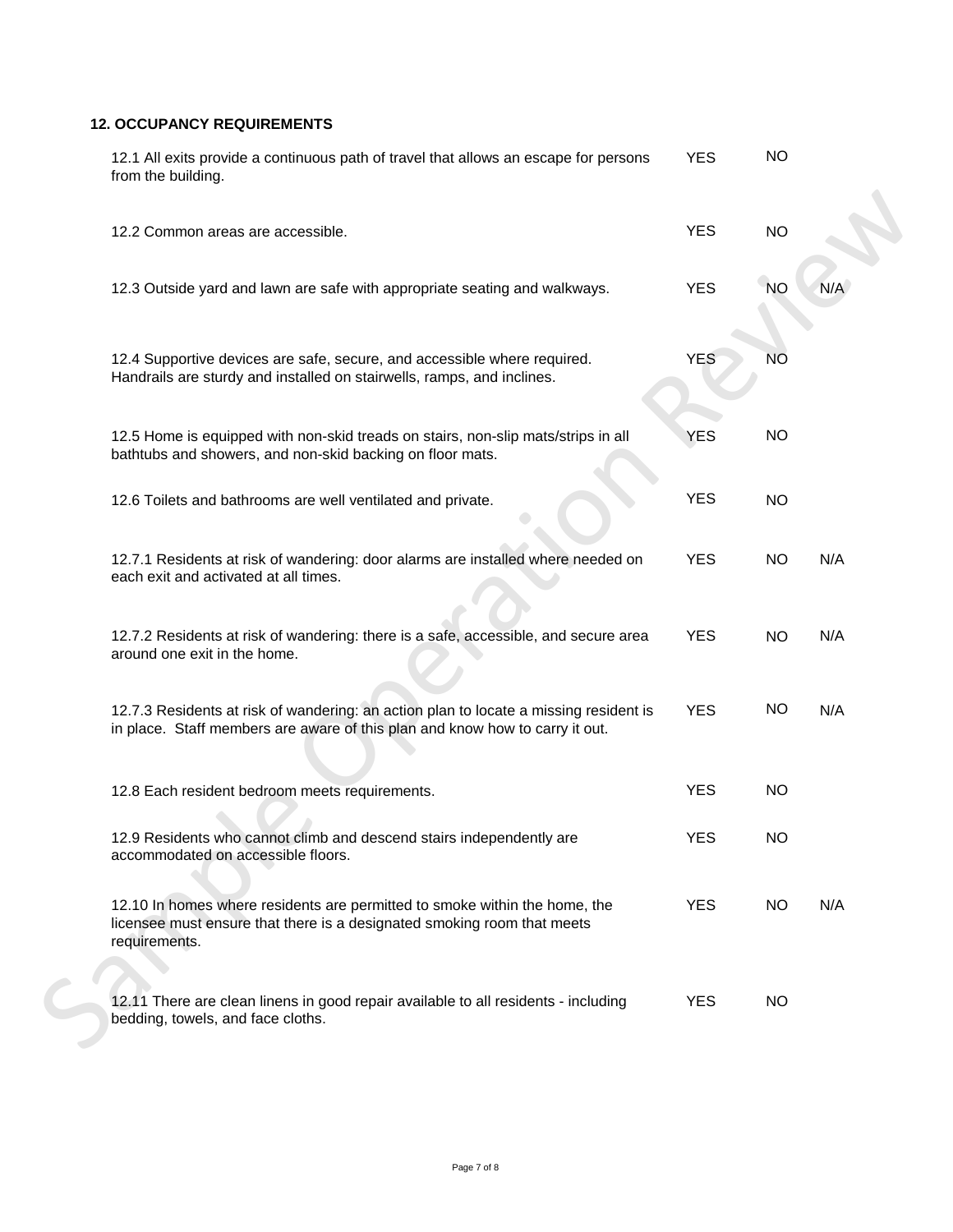# **13. HEALTH & SAFETY**

| 13.1.1 Fire Inspection Report is current and satisfactory.                                                                                                                 | <b>YES</b> | <b>NO</b> |     |
|----------------------------------------------------------------------------------------------------------------------------------------------------------------------------|------------|-----------|-----|
| 13.1.2 Fire Prevention (Sprinkler) Report/Certificate is current and satisfactory.                                                                                         | <b>YES</b> | <b>NO</b> | N/A |
| 13.2 CO detectors are installed in the areas where occupants sleep, and are<br>maintained and replaced according to the manufacturer's instructions.                       | <b>YES</b> | <b>NO</b> |     |
| 13.3 The home is operated in a manner that provides safety for the well being of the<br>residents, staff, and visitors of the home.                                        | <b>YES</b> | NO        |     |
| 13.4 Solid and liquid waste is disposed of in a way that will not transmit disease,<br>odours, hazards, or provide a breeding place or food source for insects or rodents. | <b>YES</b> | <b>NO</b> |     |
| 13.5 Poisons, toxic and corrosive substances are stored and disposed of safely.                                                                                            | <b>YES</b> | NO        |     |
| 13.6 Toilets, hand basins, bathtubs, and showers are sanitary and operating<br>properly.                                                                                   | <b>YES</b> | NO        |     |
| 13.7 Hallways, stairs, ramps, and exits are safe and unobstructed.                                                                                                         | <b>YES</b> | <b>NO</b> |     |
| 13.8 Safe infection control measures are practiced.                                                                                                                        | <b>YES</b> | <b>NO</b> |     |
| 13.9 Sharps and dangerous objects are safely disposed of.                                                                                                                  | <b>YES</b> | <b>NO</b> | N/A |
| 13.10 Water that is accessible to the residents does not exceed 49°C.                                                                                                      | <b>YES</b> | <b>NO</b> |     |
| 13.11 Bath temperature is 39°C or cooler and recorded prior to immersing a resident<br>into the water.                                                                     | <b>YES</b> | NO        | N/A |
|                                                                                                                                                                            |            |           |     |